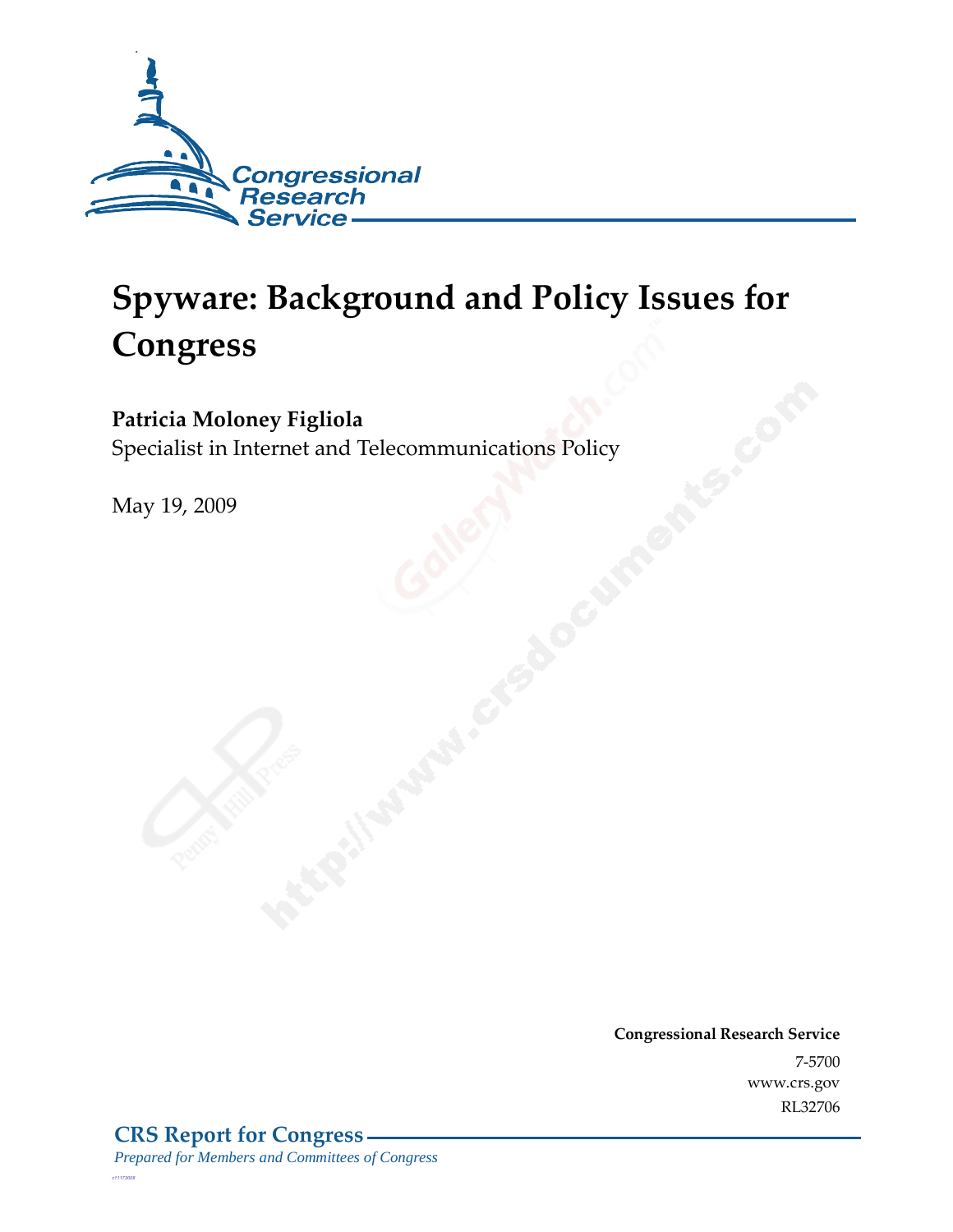# **Summary**

.

The term "spyware" generally refers to any software that is downloaded onto a computer without the owner's or user's knowledge. Spyware may collect information about a computer user's activities and transmit that information to someone else. It may change computer settings, or cause "pop-up" advertisements to appear (in that context, it is called "adware"). Spyware may redirect a Web browser to a site different from what the user intended to visit, or change the user's home page. A type of spyware called "keylogging" software records individual keystrokes, even if the author modifies or deletes what was written, or if the characters do not appear on the monitor. Thus, passwords, credit card numbers, and other personally identifiable information may be captured and relayed to unauthorized recipients.

Some of these software programs have legitimate applications the computer user wants. They obtain the moniker "spyware" when they are installed surreptitiously, or perform additional functions of which the user is unaware. Users typically do not realize that spyware is on their computer. They may have unknowingly downloaded it from the Internet by clicking within a website, or it might have been included in an attachment to an electronic mail message (e-mail) or embedded in other software.

The Federal Trade Commission (FTC) issued a consumer alert on spyware in October 2004. It provided a list of warning signs that might indicate that a computer is infected with spyware, and advice on what to do if it is. Additionally, the FTC has consumer information on spyware that includes a link to file a complaint with the commission through its "OnGuard Online" website

Several states have passed spyware laws, but there is no specific federal law. In the  $110<sup>th</sup>$ Congress, two bills were introduced in the House of Representatives (H.R. 964 and H.R. 1525) and one was introduced in the Senate (S. 1625). Both of the House bills were reported and referred to the Senate, where no further action was taken. The Senate bill was referred to committee and no further action was taken.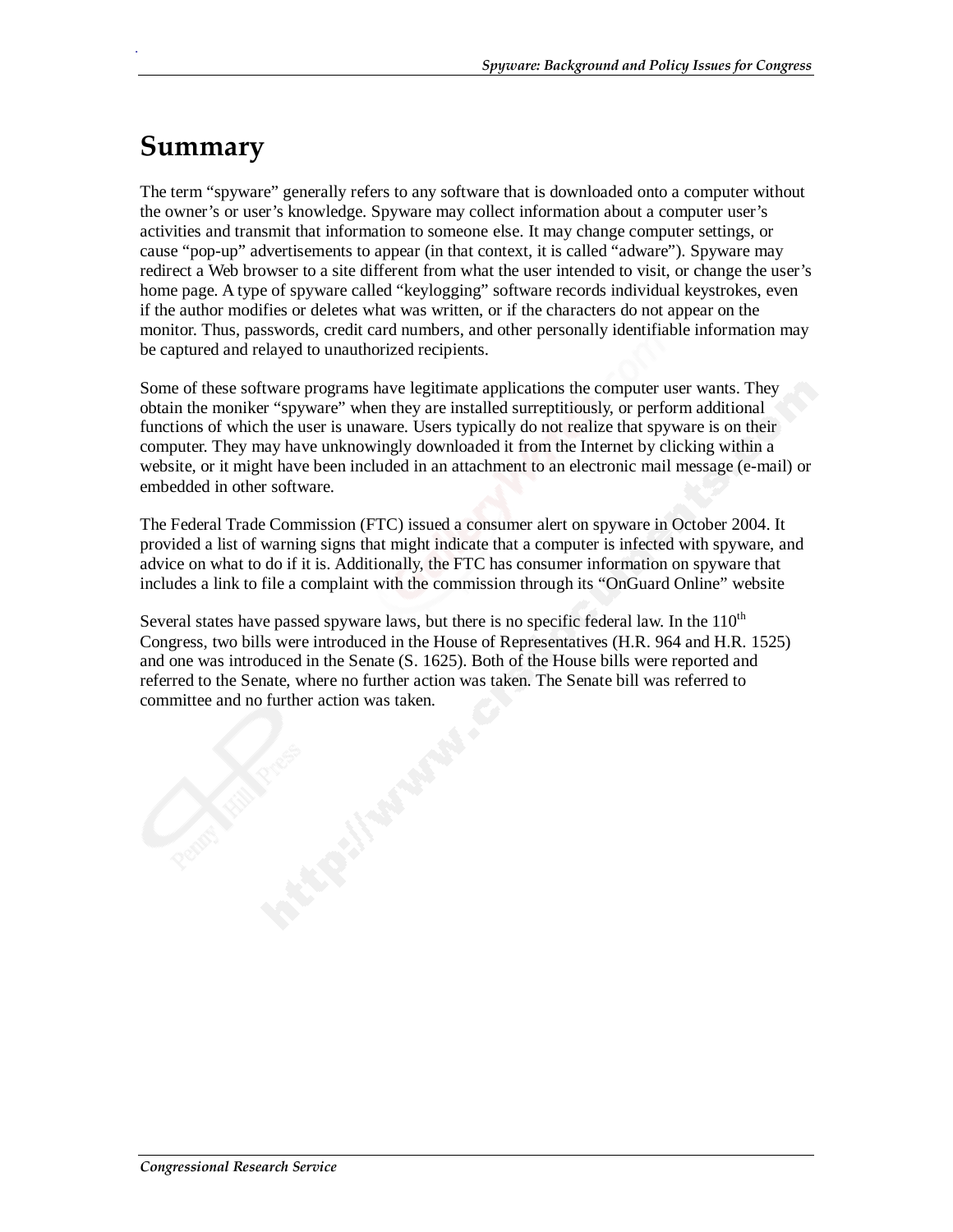# **Contents**

| $\begin{minipage}[c]{0.9\linewidth} Additional Reading \begin{minipage}[c]{0.9\linewidth} .00000 & \multicolumn{3}{c}{\textbf{Additional Reading}} \end{minipage} \end{minipage}$ |  |
|-----------------------------------------------------------------------------------------------------------------------------------------------------------------------------------|--|
|                                                                                                                                                                                   |  |

### Appendixes

|--|--|

### **Contacts**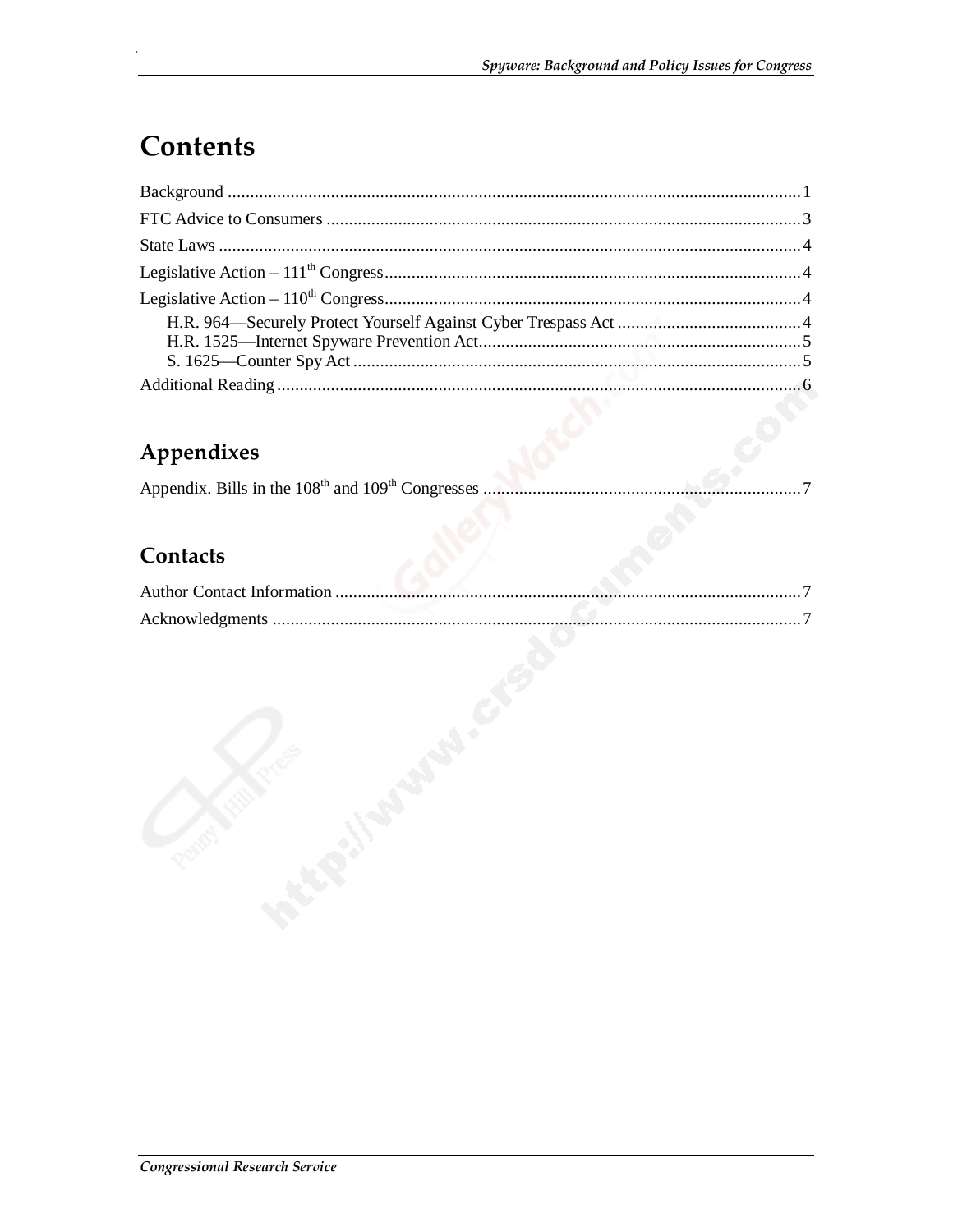# **Background**

.

Congress is debating whether to enact new legislation to deal with the growing problem of "spyware." The Anti-Spyware Coalition (ASC)<sup>1</sup> defines spyware as "technologies deployed without appropriate user consent and/or implemented in ways that impair user control over (1) material changes that affect their user experience, privacy, or system security; (2) use of their system resources, including what programs are installed on their computers; and/or (3) collection, use, and distribution of their personal or other sensitive information.<sup>2</sup>

The main issue for Congress is whether to enact new legislation specifically addressing spyware, or to rely on industry self-regulation and enforcement actions by the Federal Trade Commission (FTC) and the Department of Justice under existing law. Opponents of new legislation argue that industry self-regulation and enforcement of existing laws are sufficient. They worry that further legislation could have unintended consequences that, for example, limit the development of new technologies that could have beneficial uses. Supporters of new legislation believe that current laws are inadequate, as evidenced by the growth in spyware incidents.

Advocates of legislation want specific laws to stop spyware. For example, they want software providers to be required to obtain the consent of an authorized user of a computer ("opt-in") before any software is downloaded onto that computer. Skeptics contend that spyware is difficult to define and consequently legislation could have unintended consequences, and that legislation is likely to be ineffective. One argument is that the "bad actors" are not likely to obey any opt-in requirement, but are difficult to locate and prosecute. Also, some are overseas and not subject to U.S. law. Other arguments are that one member of a household (a child, for example) might unwittingly opt-in to spyware that others in the family would know to decline, or that users might not read through a lengthy licensing agreement to ascertain precisely what they are accepting.

In many ways, the debate over how to cope with spyware parallels the controversy that led to unsolicited commercial electronic mail ("spam") legislation.<sup>3</sup> Whether to enact a new law, or rely on enforcement of existing law and industry self-regulation, were the cornerstones of that debate as well. Congress chose to pass the CAN-SPAM Act (P.L. 108-187). Questions remain about that law's effectiveness. Such reports fuel the argument that spyware legislation similarly cannot stop the threat. In the case of spam, FTC officials emphasized that consumers should not expect any legislation to solve the spam problem—that consumer education and technological advancements also are needed. The same is true for spyware.

Software programs that include spyware may be sold or available for free ("freeware"). They may be on a disk or other media, downloaded from the Internet, or downloaded when opening an

1

 $1$  The ASC is dedicated to building a consensus about definitions and best practices in the debate surrounding spyware and other potentially unwanted technologies. Composed of anti-spyware software companies, academics, and consumer groups, the ASC seeks to bring together a diverse array of perspective on the problem of controlling spyware and other potentially unwanted technologies. It's members include AOL, Cyber Security Industry Alliance, McAfee, Microsoft, SurfControl, US Coalition Against Unsolicited Commercial Email, and Yahoo. A complete list of the group's members is available online at http://www.antispywarecoalition.org/about/index.htm.

<sup>&</sup>lt;sup>2</sup> For examples of different types of spyware, see http://www.antispywarecoalition.org/documents/ DefinitionsJune292006.htm.

<sup>3</sup> See CRS Report RL31953, *"Spam": An Overview of Issues Concerning Commercial Electronic Mail*, by Patricia Moloney Figliola.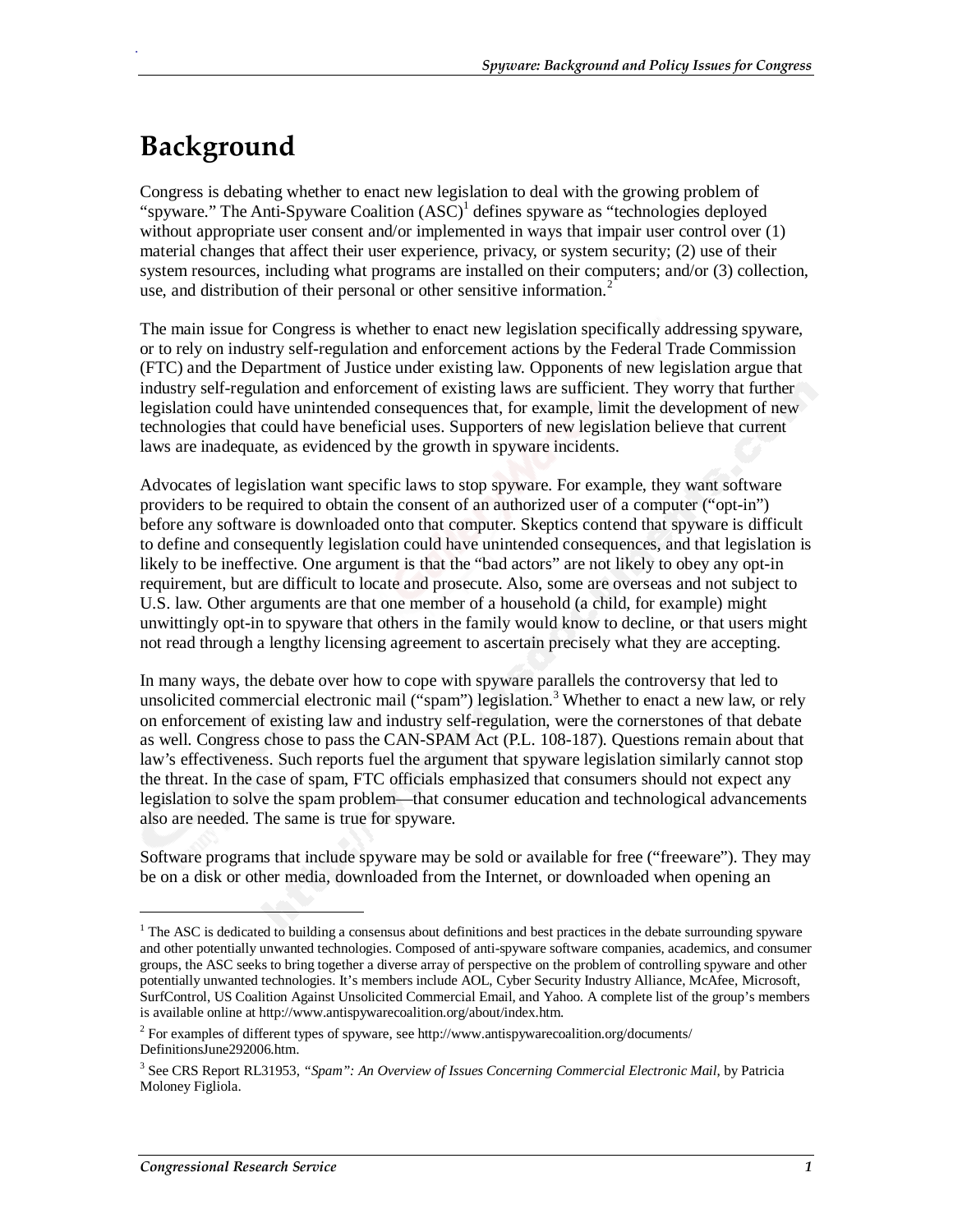attachment to an electronic mail (e-mail) message. Typically, users have no knowledge that spyware is on their computers. Because the spyware is resident on the computer's hard drive, it can generate pop-up ads, for example, even when the computer is not connected to the Internet.

One example of spyware is software products that include, as part of the software itself, a method by which information is collected about the use of the computer on which the software is installed, such as Web browsing habits. Some of these products may collect personally identifiable information (PII). When the computer is connected to the Internet, the software periodically relays the information back to another party, such as the software manufacturer or a marketing company. Another oft-cited example of spyware is "adware," which may cause advertisements to suddenly appear on the user's monitor—called "pop-up" ads. In some cases, the adware uses information that the software obtained by tracking a user's Web browsing habits to determine shopping preferences, for example. Some adware companies, however, insist that adware is not necessarily spyware, because the user may have permitted it to be downloaded onto the computer because it provides desirable benefits.

Spyware also can refer to "keylogging" software that records a person's keystrokes. All typed information thus can be obtained by another party, even if the author modifies or deletes what was written, or if the characters do not appear on the monitor (such as when entering a password). Commercial key logging software has been available for some time.<sup>4</sup> In the context of the spyware debate, the concern is that such software can record credit card numbers and other personally identifiable information that consumers type when using Internet-based shopping and financial services, and transmit that information to someone else. Thus it could contribute to identity theft.<sup>5</sup>

Spyware remains difficult to define, however, in spite of the work done by groups such as the ASC and government agencies such as the Federal Trade Commission (FTC).<sup>6</sup> As discussed below, this lack of agreement is often cited by opponents of legislation as a reason not to legislate. Opponents of anti-spyware legislation argue that without a widely agreed-upon definition, legislation could have unintended consequences, banning current or future technologies and activities that, in fact, could be beneficial. Some of these software applications, including adware and keylogging software, do, in fact, have legitimate uses. The question is whether the user has given consent for it to be installed.

An October 2007 report on spyware law enforcement by the Center for Democracy and Technology (CDT) summarizes active and resolved spyware cases at the federal and state levels.<sup>7</sup> Additionally, the FTC maintains its own list of cases.<sup>8</sup>

**.** 

.

<sup>&</sup>lt;sup>4</sup> The existence of keylogging software was publicly highlighted in 2001 when the FBI, with a search warrant, installed such software on a suspect's computer, allowing them to obtain his password for an encryption program he used, and thereby evidence. Some privacy advocates argued that wiretapping authority should have been obtained, but the judge, after reviewing classified information about how the software works, ruled in favor of the FBI. Press reports also indicate that the FBI is developing a "Magic Lantern" program that performs a similar task, but can be installed on a subject's computer remotely by surreptitiously including it in an e-mail message, for example.

<sup>5</sup> For more on identity theft, see CRS Report RS22082, *Identity Theft: The Internet Connection*, by Marcia S. Smith; and CRS Report RL31919, *Federal Laws Related to Identity Theft*, by Gina Stevens.

<sup>&</sup>lt;sup>6</sup> The FTC has a spyware information page on its website, http://www.ftc.gov/spyware. Further, a report from the FTC's April 2004 workshop on spyware is available online at http://www.ftc.gov/os/2005/03/050307spywarerpt.pdf. This report contains a discussion on the difficulties of defining spyware.

<sup>&</sup>lt;sup>7</sup> The full report is available online at http://www.cdt.org/privacy/spyware/20071015SpywareEnforcement.pdf.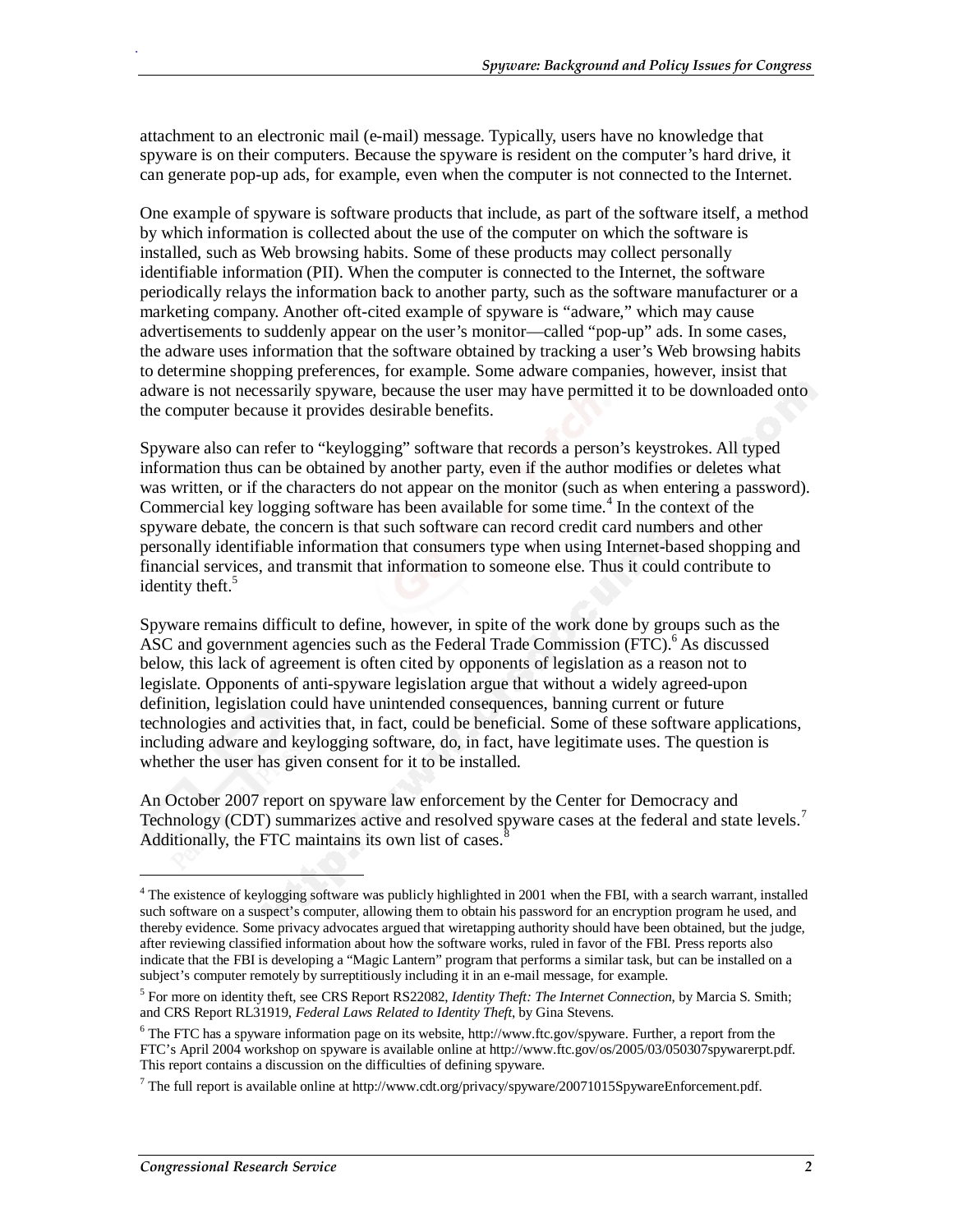### **FTC Advice to Consumers**

The FTC has consumer information on spyware that includes a link to file a complaint with the commission through its "OnGuard Online" website.<sup>9</sup> The FTC has also issued a consumer alert about spyware that lists warning signs that might indicate a computer is infected with spyware.<sup>10</sup> The FTC alert listed the following clues:

a barrage of pop-up ads

.

- a hijacked browser—that is, a browser that takes you to sites other than those you type into the address box
- a sudden or repeated change in your computer's Internet home page
- new and unexpected toolbars
- new and unexpected icons on the system tray at the bottom of your computer screen
- keys that don't work (for example, the "Tab" key that might not work when you try to move to the next field in a Web form)
- random error messages
- sluggish or downright slow performance when opening programs or saving files.

The FTC alert also offered preventive actions consumers can take:

- update your operating system and Web browser software
- download free software only from sites you know and trust
- don't install any software without knowing exactly what it is
- minimize "drive-by" downloads by ensuring that your browser's security setting is high enough to detect unauthorized downloads
- don't click on any links within pop-up windows
- don't click on links in spam that claim to offer anti-spyware software
- install a personal firewall to stop uninvited users from accessing your computer.

Finally, the FTC alert advised consumers who think their computers are infected to get an antispyware program from a vendor they know and trust; set it to scan on a regular basis, at startup and at least once a week; and delete any software programs detected by the anti-spyware program that the consumer does not want.

<u>.</u>

<sup>(...</sup>continued)

<sup>&</sup>lt;sup>8</sup> Available online at http://www.ftc.gov/bcp/edu/microsites/spyware/law\_enfor.htm.

<sup>9</sup> Available online at http://onguardonline.gov/spyware.html.

 $10$  Available online at http://www.ftc.gov/bcp/conline/pubs/alerts/spywarealrt.htm.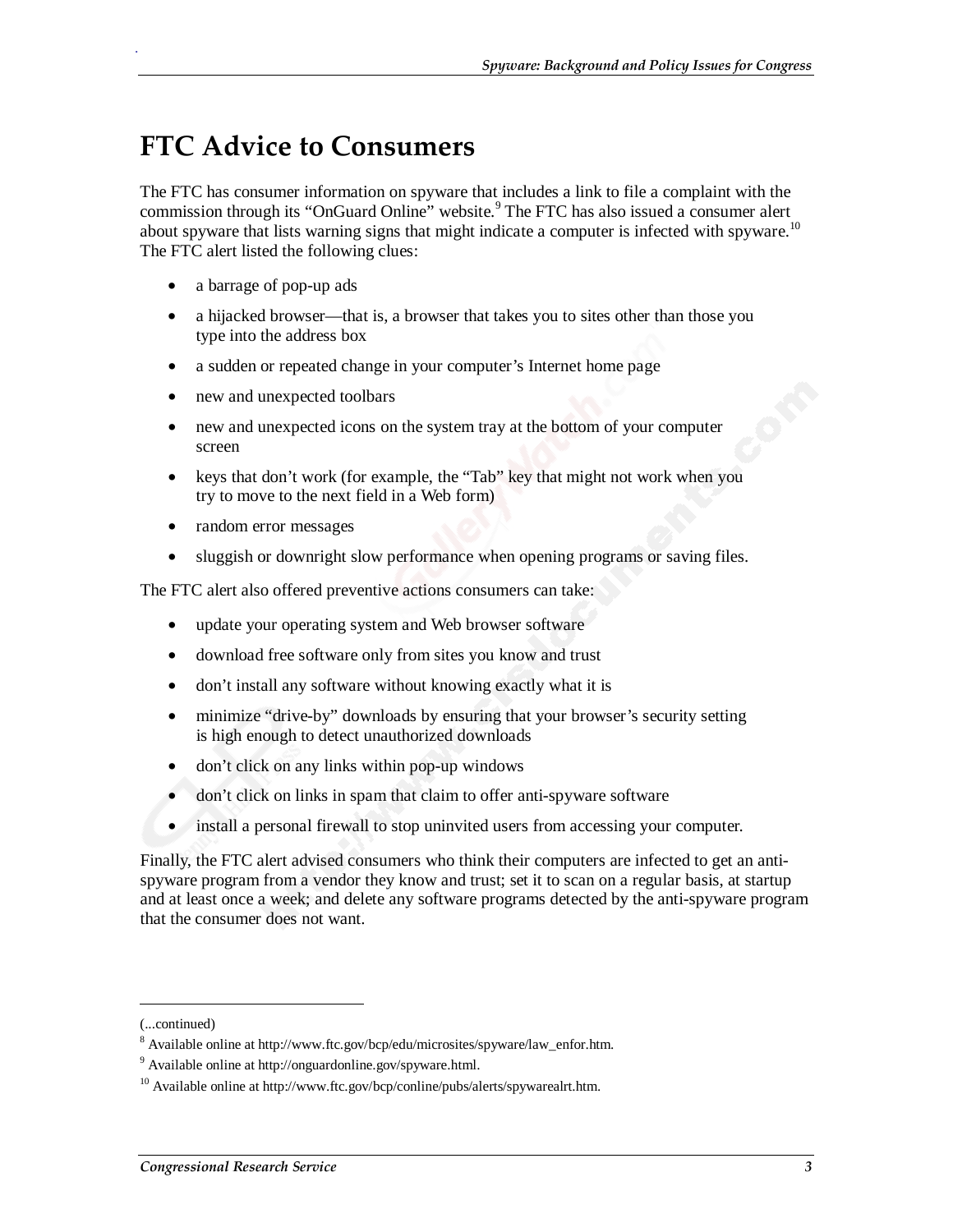Reviews of some of the commercially available anti-spyware programs are available in magazines such as PC World and Consumer Reports, http://www.pcworld.com/howto/article/ 0,aid,118215,00.asp, or at Spyware Warrior, http://www.spywarewarrior.com.

### **State Laws**

.

In March 2004, Utah became the first state to enact spyware legislation.<sup>11</sup> According to the National Conference of State Legislatures, by January 2009, at least 15 states had enacted spyware legislation: Alaska, Arizona, Arkansas, California, Georgia, Illinois, Indiana, Iowa, Louisiana, Nevada, New Hampshire, Rhode Island, Texas, Utah, and Washington.<sup>12</sup>

### **Legislative Action – 111th Congress**

No legislation on spyware has been introduced at this time.

### Legislative Action - 110<sup>th</sup> Congress

During the 110<sup>th</sup> Congress, two bills have been introduced in the House of Representatives and one bill has been introduced in the Senate; the House has held two hearings.

#### **H.R. 964—Securely Protect Yourself Against Cyber Trespass Act**

The "SPY ACT" was introduced by Representative Towns on February 8, 2007, and a hearing on it was held by the Committee on Energy and Commerce Subcommittee on Commerce, Trade and Consumer Protection on March 15, 2007.<sup>13</sup> This bill would make it unlawful to engage in unfair or deceptive acts or practices to take unsolicited control of computer, modify computer settings, collect personally identifiable information, induce the owner or authorized user of the computer to disclose personally identifiable information, induce the unsolicited installation of computer software, and/or remove or disable a security, anti-spyware, or anti-virus technology. This bill would also require the FTC to submit two reports to Congress. The first report would be on the use of cookies in the delivery or display of advertising; the second would be on the extent to which information collection programs were installed and in use at the time of enactment.

1

 $11$  A preliminary injunction prevented it from taking effect, and the Utah legislature passed a new law in 2005 amending the 2004 act. Originally, WhenU, an adware company, filed suit against the Utah law on constitutional grounds. (WhenU's President and CEO, Avi Naider, testified to the Senate Commerce Committee's Subcommittee on Communications about spyware in March 2004. The Third Judicial District Court in Salt Lake City, Utah granted a preliminary injunction on June 22, 2004, preventing the law from taking effect. See Judge Grants NY Pop-Up Company Preliminary Injunction Against Spyware Law. Associated Press, June 23, 2004, 06:06 (via Factiva).

<sup>&</sup>lt;sup>12</sup> This information is online at http://www.ncsl.org/programs/lis/privacy/spywarelaws.htm.

<sup>&</sup>lt;sup>13</sup> Information on this hearing, including a list of witnesses, witness testimony, and a link to the hearing broadcast archive are available online at http://energycommerce.house.gov/cmte\_mtgs/110 ctcp\_hrg.031507.HR\_964\_spyact.shtml.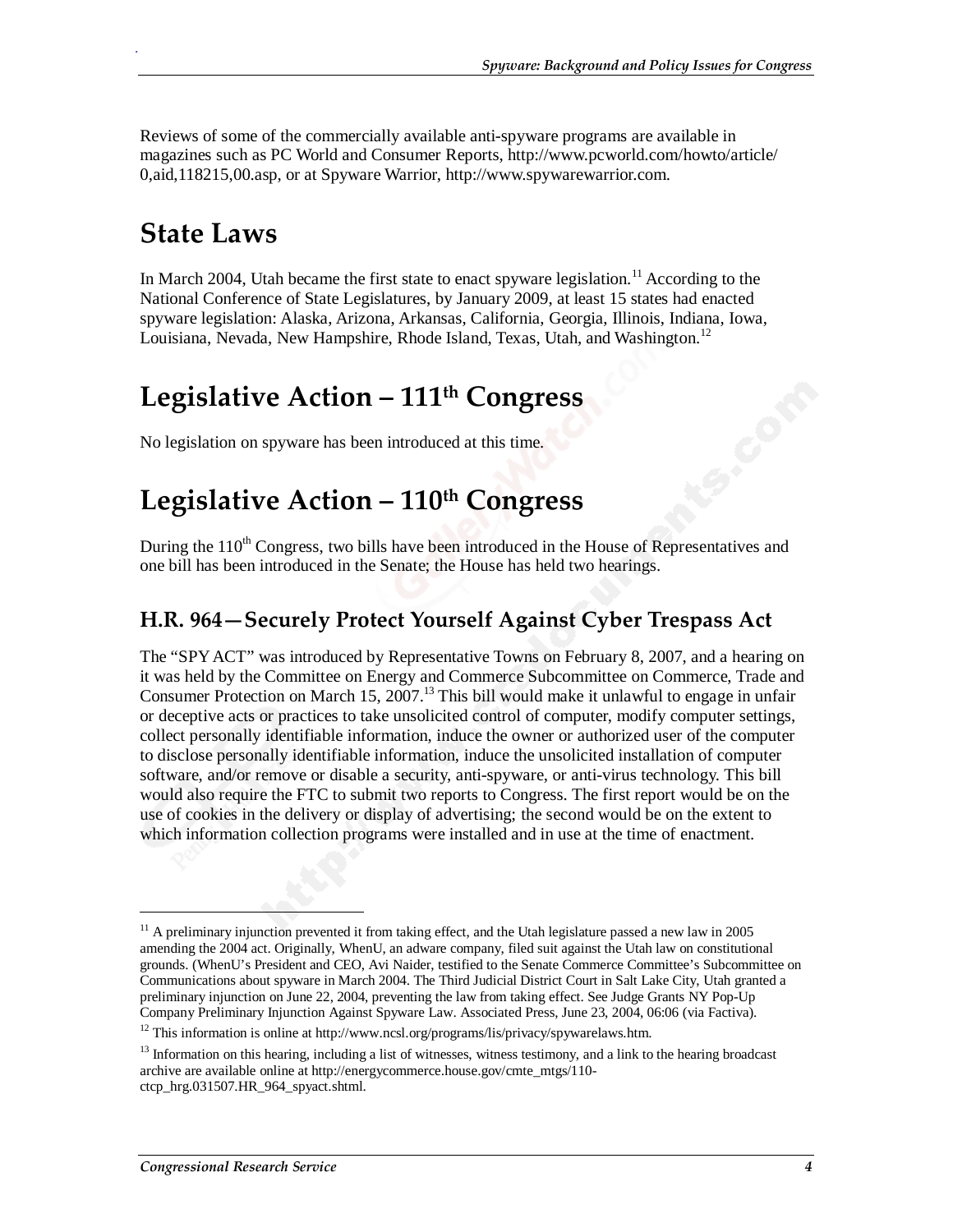H.R. 964 was reported by the House Committee on Energy and Commerce on May 24, 2007,  $14$ and referred to the Senate Committee on Commerce, Science, and Transportation on June 7, 2007. No further action was taken.

### **H.R. 1525—Internet Spyware Prevention Act**

The "I-SPY" Act was introduced by Representative Lofgren on March 14, 2007, and a hearing on it was held by the Committee on the Judiciary Subcommittee on Crime, Terrorism, and Homeland Security on May 1, 2007.<sup>15</sup> This bill would amend the federal criminal code to impose a fine and/or prison term of up to five years for intentionally accessing a protected computer<sup>16</sup> without appropriate authorization by causing a computer program or code to be copied onto the protected computer and intentionally using that program or code in furtherance of another federal criminal offense. The bill would impose a fine and/or prison term of up to two years if the unauthorized access was for the purpose of——

- intentionally obtaining or transmitting personal information<sup>17</sup> with intent to defraud or injure a person or cause damage to a protected computer
- intentionally impairing the security protection of a protected computer with the intent to defraud or injure a person or damage such computer.

H.R. 1525 was reported by House Committee on the Judiciary, where it was reported on May 21,  $2007<sup>18</sup>$  and then referred to the Senate Committee on the Judiciary on May 23, 2007. No further action was taken.

#### **S. 1625—Counter Spy Act**

The Counter Spy Act was introduced by Senator Pryor on June14, 2007. This bill would prohibits unauthorized installation on a protected<sup>19</sup> computer of "software that takes control of the computer, modifies the computer's settings, or prevents the user's efforts to block installation of, disable, or uninstall software." It also would prohibit the installation of "software that collects sensitive personal information without first providing clear and conspicuous disclosure ... and obtaining the user's consent. Additionally, S. 1625 would prohibit installation of software that "causes advertising windows to appear (popularly known as adware) unless: (1) the source is clear and instructions are provided for uninstalling the software; or (2) the advertisements are displayed only when the user uses the software author's or publisher's website or online service."

1

.

<sup>&</sup>lt;sup>14</sup> H.Rept. 110-169.

<sup>&</sup>lt;sup>15</sup> Information on this hearing, including a list of witnesses, witness testimony, and a link to the hearing webcast are available online at http://judiciary.house.gov/Hearings.aspx?ID=170.

<sup>&</sup>lt;sup>16</sup> A protected computer is defined in this bill as "a computer exclusively for the use of a financial institution or the U.S. government

 $17$  For example, a Social Security number or other government-issued identification number, a bank or credit card number, or an associated password or access code.

<sup>18</sup> H.Rept. 110-169.

<sup>&</sup>lt;sup>19</sup> A protected computer is defined in this bill as "a computer used in interstate or foreign commerce or communication."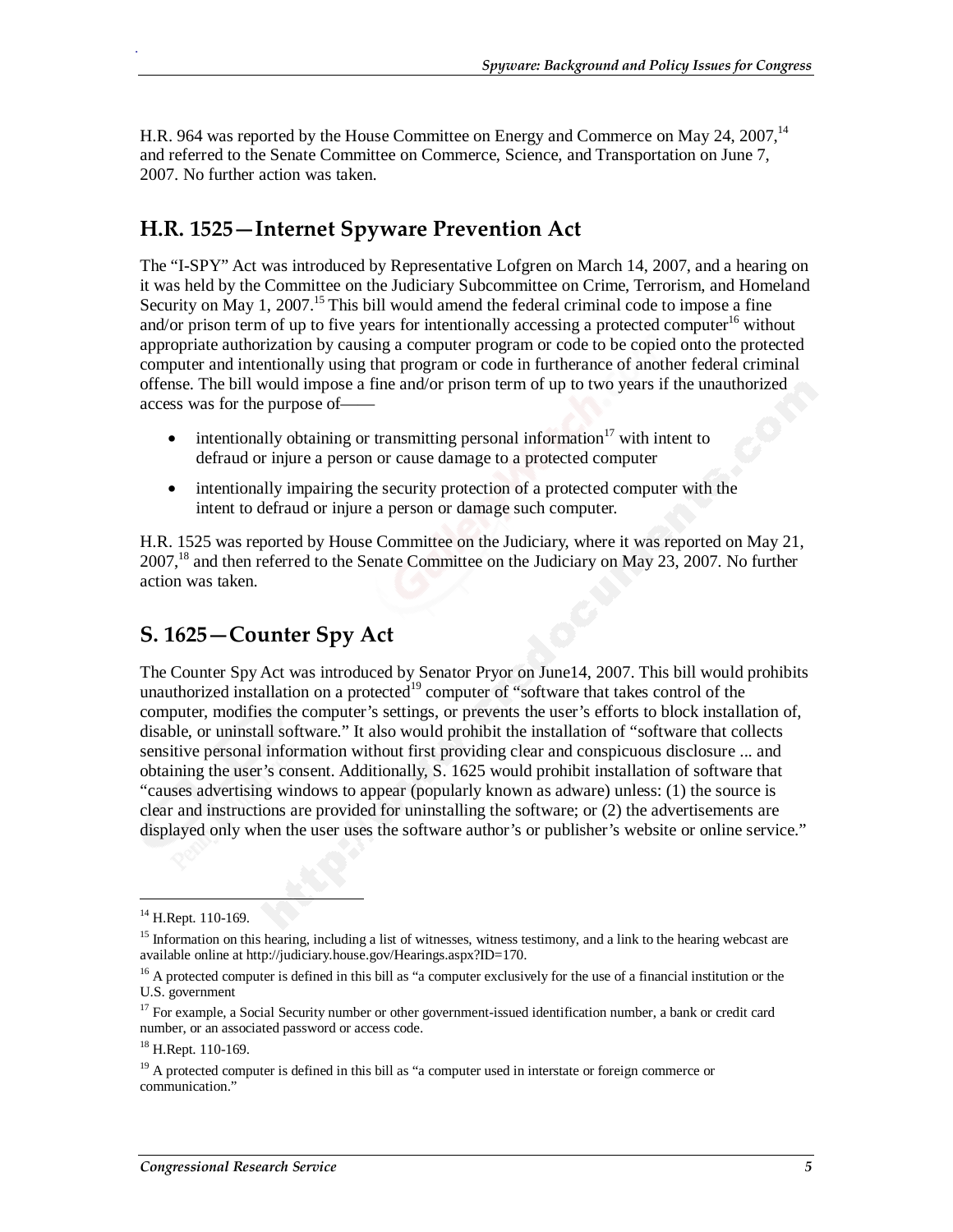This bill was referred to the Senate Committee on Commerce, Science, and Transportation on June 14, 2007, and a hearing was held on June, 11, 2008. No further action was taken.

# **Additional Reading**

.

Federal Trade Commission "Microsite" on Spyware [Web page]. Available online at http://www.ftc.gov/bcp/edu/microsites/spyware/index.html.

Anti-Spyware Coalition [Web page]. Available online at http://www.antispywarecoalition.org.